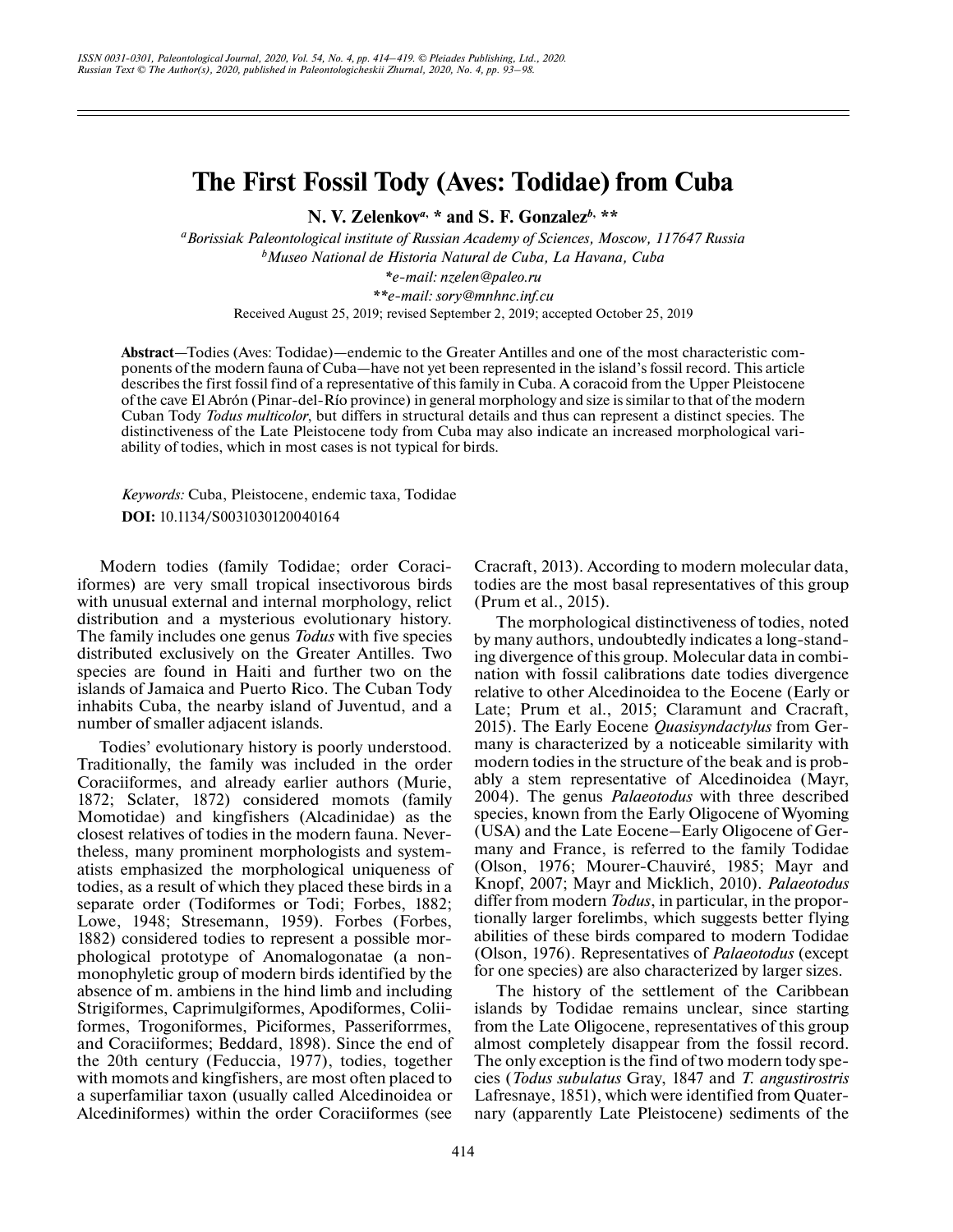Cerro de San Francisco cave in the Dominican Republic (Bernstein, 1965). The divergence of these species is probably related to the episode of the existence of two islands at the place of the modern island of Haiti in the Plio-Pleistocene (Pregill and Olson, 1981). The fact that todies are represented in the modern fauna by morphologically very close species (sometimes even interpreted as one "superspecies") indicates that radiation of representatives of the genus *Todus* should have taken place in the recent past: not older than the early Pleistocene in the modern interpretation (Bond, 1963; Kepler, 1977). Thus, this group of birds, being one of the characteristic and endemic to the Antilles, may have a relatively recent history in this region. In accordance with this concept, the ancestors of *Todus*, already isolated from the phylogenetic lineage leading to motmots, settled the Greater Antilles, like many other representatives of the Caribbean fauna, from Central America through the Yucatan Peninsula, which was separated from Cuba by a less wide water barrier at the time of the sea level drop in the Pleistocene (Bond, 1963; Olson, 1976; Kepler, 1977; Pregill and Olson, 1981). At the same time, the Cuban Tody seems to be closest to the ancestral form (Kepler, 1977) and gave rise to other species—primarily, the sister Haitian species *T. angustirostris* (Overton and Rhoads, 2004).

The Late Pleistocene—Early Holocene avifauna of Cuba, which preceded the large-scale Holocene vertebrate extinction in the Caribbean (Tyrberg, 2009; Cooke et al., 2017; Upham, 2017), was significantly different from the modern one and included a significant number of extinct species or species that no longer occur on the island (Orihuela, 2019). A similar pattern was reported for other islands of the West Indies, in particular, the Bahamas (Steadman and Franklin, 2015). Especially noteworthy are findings of small poorly flying suboscine passerine birds *Scytalopus* in the Quaternary sediments of Cuba and Juventud Island—*Scytalopus* represent a South American group completely absent today on West Indies (Olson and Kurochkin, 1987). In this regard, it should be noted that the latest temporal episode of the last glacial maximum was characterized in Cuba by the coolest and the driest climate during the latest 82 kya (Warken et al., 2019). These climatic conditions question the survival of various components of the tropical fauna on Cuba during the latest Pleistocene, in particular the todies, which so far were not represented in the fossil record of the island. This paper describes the first find of a fossil tody from Cuba—a coracoid from the Late Pleistocene (the latest phase of the last glacial maximum; see below) of El Abrón cave (Pinar-del-Río province) is similar to that of the modern Cuban Tody *Todus multicolor* in size and general morphology, but differs in a number of structural details, thus most likely representing a different species.

The find described in this work is the first evidence of the existence of the genus *Todus* in the Pleistocene

faunas of Cuba, but in order to establish the exact systematic position of the fossil form, a comparison with a greater variety of modern representatives of the genus is necessary (comparisons were only made with the skeleton of *T. multicolor*). The differences between the Late Pleistocene Cuban Tody and the modern one can be interpreted in two ways: either the Late Pleistocene Cuban fauna of todies differed from the present one (for example, included a greater variety of species), or todies (all or only the Cuban Tody) are characterized by a noticeable morphological variability or evolution during the interval from the late Pleistocene to the Present. The second interpretation, although possible, is still very unusual for birds, because modern species (or complexes of closely related species) display stable morphology since the Early–Middle Pleistocene (Zelenkov, 2013, 2014, 2016).

The noticeable morphological evolution of todies, incapable of long-distance flights, at the turn of the Pleistocene and Holocene could be explained by significant rearrangement of landscape and climatic conditions (climatic factors account for a significant part of vertebrate extinctions on the Bahamas in the same time period; Steadman et al., 2015). At the same time, the very fact of the presence of todies in the Late Pleistocene faunas cannot serve as an indicator of any specific environmental conditions, since modern todies are extremely eurybiontic. In particular, the Cuban Tody inhabits various stations: from coastal beach *Coccoloba unifera* sea grape thickets and xerophytic shrubs to high mountain rain forests (up to 2840 m above sea level) (Kepler, 1977). It is possible that such environmental tolerance may be associated with a greater morphological plasticity, in turn expressed in an increased individual skeleton variability—similar to that which is found in the European dabbling ducks (Zelenkov, 2019).

## LOCALITY DATA

El Abrón Cave (22°40 N, 83°28 W) is located in the western part of Cuba in the Pinar-del-Río province (Fig. 1). Excavations in the cave were carried out by the Department of Paleogeography and Paleobiology of the National Museum of Natural History of Cuba in Havana (hereinafter MNHN), where the described material is stored. During the excavations, Pleistocene deposits were discovered up to 2.85 m deep, among which 9 layers were identified, some containing rich osteological material (for details of the geology of the locality see: Suárez and Díaz-Franco, 2003, 2011). The accumulation of vertebral bones in El Abrón Cave is believed to be associated with the activity of barn owls (Suárez and Díaz-Franco, 2003, 2011; Suárez, 2004). For layer VII, from which the described in this article fragment originates, radiocarbon date of  $17406 \pm 161$  BP was obtained from the bone of the extinct barn owl *Tyto noeli* Arredondo, 1972 (Suárez and Díaz-Franco, 2003, 2011).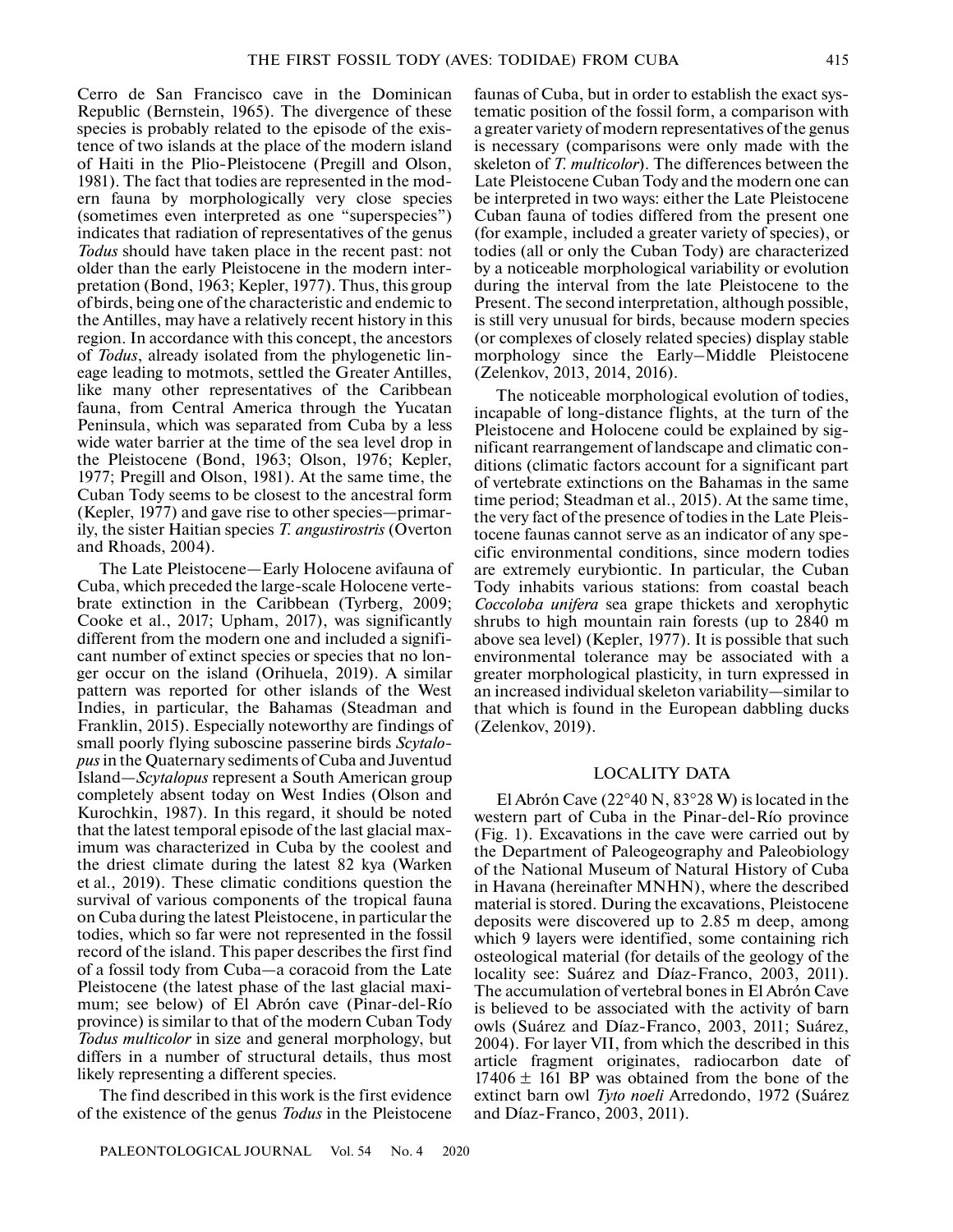

**Fig. 1.** Map showing the location of El Abrón Cave in Cuba.

The fauna of the locality includes several bird species, including the extinct *Falco kurochkini* Suarez et Olson, 2001, *Capella* sp. *Tyto noeli*, and *Siphonornis daiquiri* Olson, 1985, several modern ones (Suarez, 2004; Suarez and Díaz-Franco, 2011), as well as a number of mammals (Suarez and Díaz Franco, 2003; Díaz-Franco, 2001; González, 2015). Of the diverse herpetofauna, only amphisbaenians have been described so far (Syromyatnikova et al., 2020).

#### DESCRIPTION OF MATERIAL

The complete left coracoid (specimen MNHN, no. 73.5395; Fig. 2) from layer VII of El Abrón Cave is fairly well preserved—only the outer parts of the lateral and medial processes of the extremitas sternalis are broken off, the shape of which in most birds are subject to individual variation; the medial apex of the processus acrocoracoideus is slightly damaged. The general outline of the coracoid, like that of other representatives of Alcedinoidea and unlike the rest of Coraciiformes, is gracile, the shaft is thin and elongated, the processus acrocoracoideus is moderately developed, has a pineal shape in ventral view and slightly protrudes medially relative to the shaft. As in Momotidae and Alcedinidae, the processus acrocoracoideus is craniomedially oriented and slightly inclines ventrally. In Momotidae, the processus acrocoracoideus is much more robust and has a craniocaudally wide base. In Alcedinidae, the general form of the processus acrocoracoideus is similar to that of the fossil specimen and modern *Todus*, but this process is fused with the processus procoracoideus.

In ventral view, the processus acrocoracoideus is noticeably less massive compared to that of *T. multicolor*. In its central part, closer to the caudal margin, there is an unclear ridge coming from the impressio bicipitis in the caudolateral direction and implicitly passing caudally into the ventral ridge of the shaft. Laterally to this rib on the process there is a concavity, bordering the slightly protruding labrum glenoidale.

In modern *T. multicolor*, the labrum glenoidale is noticeably more protruding, and the ridges on the processus acrocoracoideus and the cranial half of the shaft are expressed more clearly than in the fossil specimen; on the ventral surface of the processus acrocoracoideus, this crest is noticeably offset relative to the caudal edge of the process in *T. multicolor*. This position of the crest is due to the fact that the caudal part of the base of the processus acrocoracoideus in *T. multicolor* is expanded (this ensures the massiveness of the process) and distally it passes into the ridge medially protruding relative to the sulcus supracoracoidei and ending caudally at the level of the apex of the processus procoracoideus. In MNHN, no. 73.5395, the latter ridge is absent. In addition, in *T. multicolor*, more medially than the aforementioned ridge, on the ventral surface of the processus acrocoracoideus there is a shallow, but pronounced depression, absent in the fossil specimen. Impressio bicipitis in MNHN, no. 73.5395 is not very well preserved, but, apparently, had the shape of an elongated rectangle, as in modern *T. multicolor*.

In medial view, the processus acrocoracoideus protrudes ventrally and forms a rather sharp peak (blunter in *T. multicolor*). The facies articularis clavicularis occupies the apex of the processus acrocoracoideus and is partially medially oriented. The sulcus supracoracoideus is a narrow obliquely oriented groove near the processus procoracoideus, but it becomes more convex cranially, actually passing to the edge of the ridge. The impressio lig. acrocoracohumeralis is slightly elongated, oval and practically not curved.

The facies articularis humeralis is craniocaudally elongated and narrow, as in Todidae and Alcedinidae, it is not clearly narrowed caudally (in Momotidae the facies is short and wide, especially in its caudal part). The lateral surface of the facies articularis humeralis near the contact with the cotyla scapularis is slightly concave; cranially the facies is only slightly expanding (widened), which differs from the markedly expanded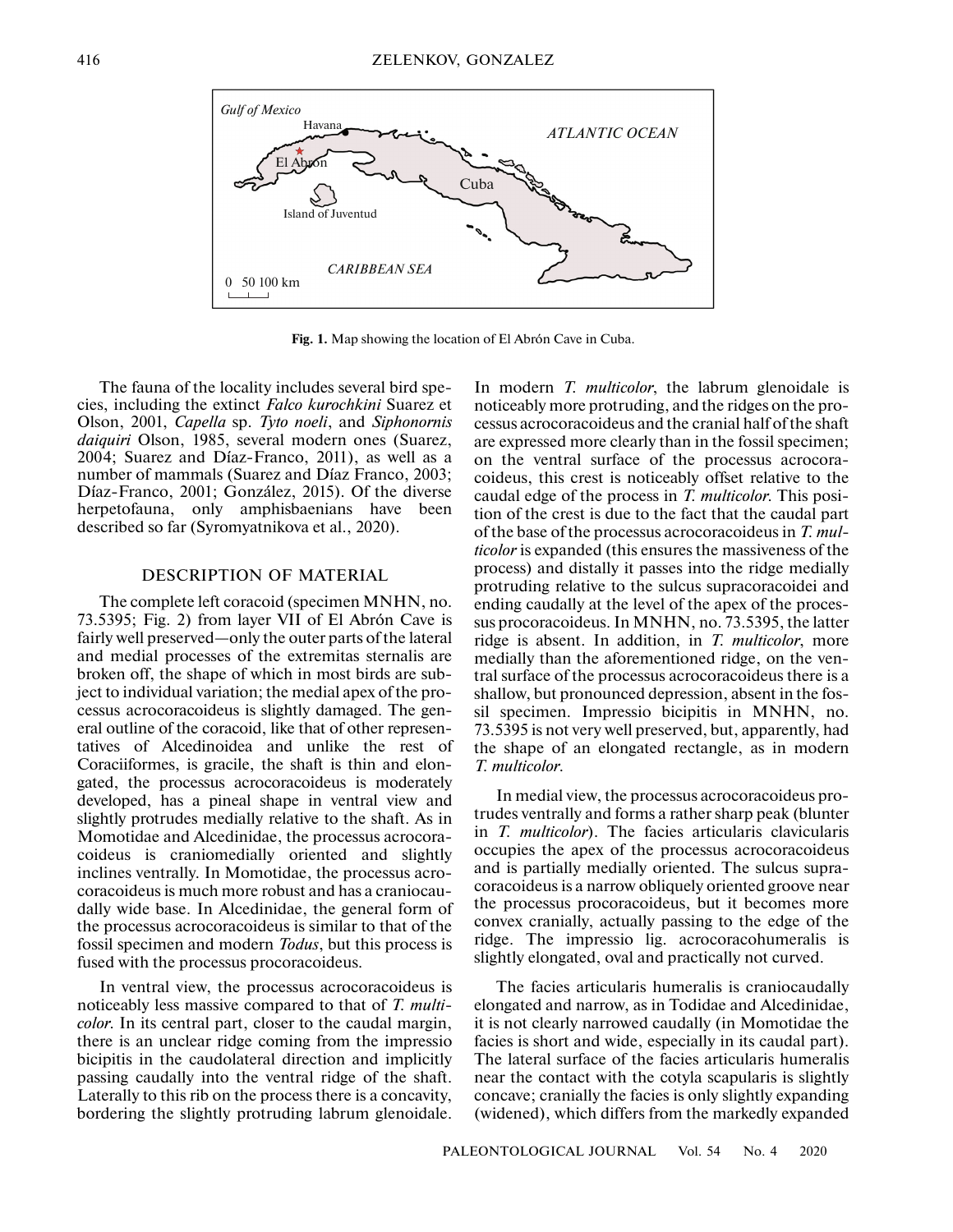

**Fig. 2.** Fossil tody (Aves: Todidae) from the Upper Pleistocene of Cuba in comparison with the modern Cuban Tody (*Todus multicolor*): (a, c) specimen MNHN, no. 73.5395, complete left coracoid; locality El Abrón Cave (Pinar-del-Río Province), Upper Pleistocene; (b, d) *Todus multicolor* Gould, specimen PIN, no. 1641-1, modern (Cuba). Designations: *con*—depression in the caudal part of the processus acrocoracoideus; *cs*—cotyla scapularis; *es*—extremitas sternalis; *fah*—facies articularis humeralis; *fas*—facies articularis sternalis; *ib*—impressio bicipitalis; *ila*—impressio lig. acrocoracohumeralis; *lg*—labrum glenoidale; *li* linea intermuscularis; *pa*—processus acrocoracoideus; *pp*—processus procoracoideus. (a, b) dorsal view; (c, d) ventral view.

facies articularis humeralis of modern *T. multicolor*. The cotyla scapularis, subtriangular in shape, is a continuation of the facies articularis humeralis (as in Todidae and Alcedinidae) and is unclearly raised relative to the latter in its cranial part. The caudal part of the cotyla is markedly elevated relative to the adjacent dorsal surface of the shaft and is separated from it by a low ridge. The dorsal surface of the cotyla scapularis is faintly convex in its lateral part and faintly concave in the medial part; medial margin of the cotyla caudally transforms into a rudimentary (unlike Momotidae) processus procoracoideus, whose apex is noticeably shifted caudally relative to the caudal margin of the cotyla. The cranial sloped edge of the processus procoracoideus carries on its medial surface an articular surface for the acromion of the scapula. Distally, the processus procoracoideus continues into a long and medially oriented ridge, extending along the shaft and marking the protruding edge of the shaft caudally up to the extremitas sternalis, as in Todidae. In modern *T. multicolor*, this crest protrudes somewhat more medially, especially in its caudal part. The foramen n. supracoracoidei is absent.

In the extremitas sternalis, the medial and lateral ridges, which are wing-like extensions, are well developed. The medial ridge begins from the described above medial ridge of the shaft somewhat distal to the origin of the intermuscular line marking the cranial margin of the impressio m. sternocoracoidei. It is not possible to establish the exact shape of the medial ridge, since its outer part is not well preserved. The lateral ridge begins somewhat caudal to the medial one and its outer edge is a continuation of the above-mentioned muscular line. The outer part of this ridge is also broken off. The dorsal surface of the extremitas sternalis is flat or slightly convex in its middle part and distinctly concave in the region of the lateral crest. The dorsal surface of the medial ridge is concave only in its most caudal third, closer to the angulus medialis. In the cranial part of the impressio m. sternocoracoidei there is another unclear muscular line positioned close to the cranial edge of the impressio. The facies articularis sternalis, when viewed from the dorsal side, has a domed shape with a somewhat narrowed cranial apex framed by a distinct crest (crista dorsalis; Elzanowski et al., 2012) and elongated "tongues" of the base extending laterally and medially to almost the entire caudal edge of the bone. In modern *T. multicolor*, these caudal "tongues" are practically not expressed and the facies on the dorsal side have more extended outlines.

In ventral view, the extremitas sternalis is pronouncedly convex in its cranial part (continuation of the convexity of the shaft) and flattened distally, medially and laterally. The caudal margin is uniformly concave; the facies articularis sternalis does not extend to the ventral surface of the bone.

Measurements of the specimen MNHN, no. 73.5395 (mm): total length across the medial margin of the bone—10.6; minimal mediolateral width of the shaft—0.9; minimal dorsoventral height of the shaft $-0.6$ .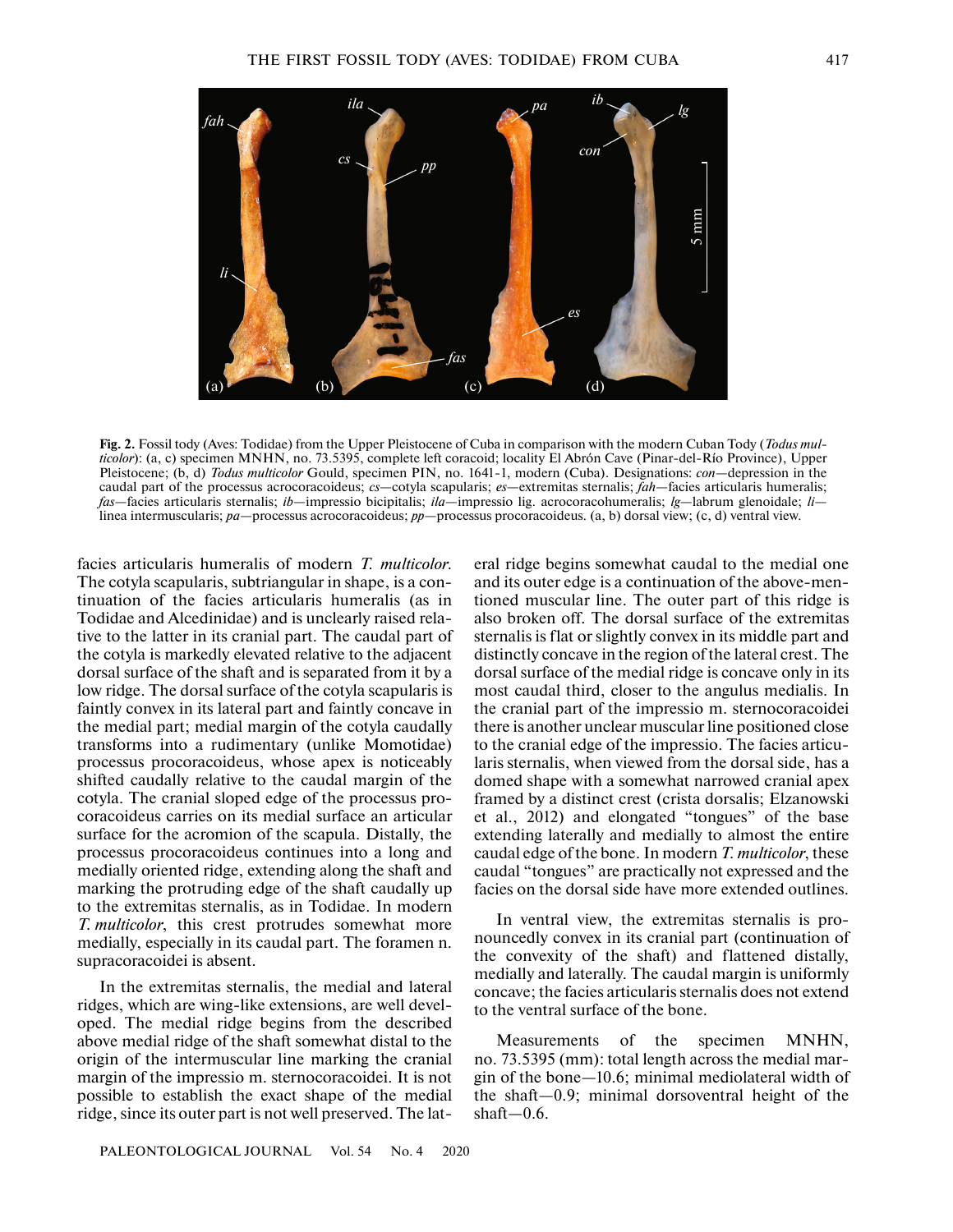#### ACKNOWLEDGMENTS

The authors thank E. Pérez Lorenzo, J.M. Pajon, and R. Rojas Consuegra (Havana) for discussion and access to collections (for the senior author), E.V. Syromyatnikova (PIN RAS) for assistance with laboratory work and map preparation, as well as reviewers A.V. Panteleyev and A.B. Savinetsky.

#### FUNDING

The present study was funded by RFBR (Russian Foundation for Basic Research) and CITMA (Ministerio de Ciencia, Tecnología y Medio Ambiente) under the research project no. 18-54-34004 ("Late Quaternary Cuban vertebrates: relictual faunas on the eve of the Holocene extinction").

### REFERENCES

Beddard, F.E., *The Structure and Classification of Birds.* L., N.Y., Bombay: Longmans, Green, and Co., 1898.

Bernstein, L., Fossil birds from the Dominican Republic, *Q. J. Fla. Acad. Sci*., 1965, vol. 28, pp. 271–284.

Bond, J., Derivation of the Antillean avifauna, *Proc. Acad. Nat. Sci. Philadelphia*, 1963, vol. 115, pp. 79–98.

Claramunt, S., and Cracraft, J., A new time tree reveals Earth history's imprint on the evolution of modern birds, *Sci. Adv.*, 2015, vol. 1, e1501005.

Cooke, S.B., Dávalos, L.M., Mychajliw, A.M., Turvey, S.T., and Upham, N.S., Anthropogenic extinction dominates Holocene declines of West Indian mammals, *Annu. Rev. Ecol. Evol. Syst*., 2017, vol. 48, pp. 301–327.

Cracraft, J., Avian higher-level relationships and classification: Nonpasseriformes, *The Howard and Moore Complete Checklist of the Birds of the World,* 4th ed., Dickinson, E.C., Remsen J.V., Jr., Eds., Eastbourne: Aves Press, 2013. pp. XXI–XLI.

Díaz-Franco, S., Estructura dental interna y modificación del diseño oclusal inferior en *Boromys* offella (Rodentia: Echimyidae), *Rev. Biol*., 2001, vol. 15, pp. 152–157.

Elzanowski, A., Bieńkowska-Wasiluk, M., Chodyń, R., and Bogdanowicz, W., Anatomy of the coracoid and diversity of the Procellariiformes (Aves) in the Oligocene of Europe, *Palaeontology*, 2012, vol. 55, pp. 1199–1221.

Feduccia, A., A model for the evolution of perching birds, *Syst. Biol*., 1977, vol. 26, pp. 19–31.

Forbes, W.A., On some points in the anatomy of the todies (Todidae), and on the affinities of that group, *Proc. Zool. Soc. London*, 1882, vol. 50, pp. 442–450.

González, S.F., *La fauna mamíferos fósiles fel depósito paleontolígico "El Abrón" (nivel IX), Pinar del Río, Cuba*. Unpubl. Thes. Havana: *Univ. La Habana*, 2015.

Kepler, A.K., Comparative study of todies (Todidae): with emphasis on the Puerto Rican tody, *Todus mexicanus, Publ. Nuttal Ornithol. Club*, 1977, vol. 16, pp. 1–190.

Lowe, P.R., What are the Coraciiformes, *Ibis*, 1948, vol. 90, pp. 572–582.

Mayr, G., New specimens of *Hassiavis laticauda* (Aves: Cypselomorphae) and Quasisyndactylus longibrachis (Aves: Alcediniformes) from the middle Eocene of Messel, Germany, *Cour. Forsch. Senckenb*., 2004, Bd. 252, pp. 23–28.

Mayr, G. and Knopf, C.W., A tody (Alcediniformes: Todidae) from the early Oligocene of Germany, *Auk*, 2007, vol. 124, pp. 1294–1304.

Mayr, G. and Micklich, N., New specimens of the avian taxa Eurotrochilus (Trochilidae) and Palaeotodus (Todidae) from the early Oligocene of Germany, *Paläontol. Z.*, 2010, Bd. 84, pp. 387–395.

Mourer-Chauviré, C., Les Todidae (Aves, Coraciiformes) des Phosphorites du Quercy (France), *Proc. Koninkl. Nederl. Akad. Wetensch. Ser. B.*, 1985, vol. 88, pp. 407–414.

Murie, J., On the skeleton of *Todus*, with remarks as to its allies, *Proc. Zool. Soc. London*, 1872, pp. 664–680.

Olson, S.L., Oligocene fossil bearing on the origins of the Todidae and Momotidae (Aves: Coraciiformes), *Smithson. Contrib. Paleobiol*., 1976, no. 27, pp. 111–119.

Olson, S.L. and Kurochkin, E.N., Fossil evidence of a Tapaculo in the Quaternary of Cuba (Aves: Passeriformes: Scytalopodidae), *Proc. Biol. Soc. Wash*., 1987, vol. 100, pp. 353–357.

Orihuela, J., An annotated list of late Quaternary extinct birds of Cuba, *Ornitol. Neotrop*., 2019, vol. 30, pp. 57–67.

Overton, L.C. and Rhoads, D., Molecular phylogenetic relationships based on mitochondrial and nuclear gene sequences for the Todies (Todus, Todidae) of the Caribbean, *Mol. Phylogenet. Evol*., 2004, vol. 32, pp. 524–538.

Pregill, G.K., and Olson, S.L., Zoogeography of West Indian vertebrates in relation to Pleistocene climatic cycles, *Annu. Rev. Ecol. Syst*., 1981, vol. 12, pp. 75–98.

Prum, R.O., Berv, J.S., Dornburg, A., Field, D.J., Townsend, J.P., Lemmon, E.M., and Lemmon, A.R., A comprehensive phylogeny of birds (Aves) using targeted next-generation DNA sequencing, *Nature*, 2015, vol. 526, pp. 569–573.

Sclater, P.L., Observations on the systematic position of the genera *Peltops, Eurylaemus*, and *Todus, Ibis*, 1872, vol. 24, pp. 177–180.

Steadman, D.W., Albury, N.A., Kakuk, B., Mead, J.I., Soto-Centeto, J.A., Singleton, H.M., and Franklin, J., Vertebrate community on an ice-age Caribbean island, *Proc. Natl. Acad. Sci*., 2015, vol. 112, pp. E5963–E5971.

Steadman, D.W. and Franklin, J., Changes in a West Indian bird community since the late Pleistocene, *J. Biogeogr*., 2015, vol. 42, pp. 426–438.

Stresemann, E., The status of avian systematics and its unsolved problems, *Auk*, 1959, vol. 76, pp. 269–280.

Suárez, W., The enigmatic snipe *Capella* sp. (Aves: Scolopacidae) in the fossil record of Cuba, *Caribb. J. Sci*., 2004, vol. 40, pp. 155–157.

Suárez, W. and Díaz-Franco, S., A new fossil bat (Chiroptera: Phyllostomidae) from a Quaternary cave in Cuba, *Caribb. J. Sci*., 2003, vol. 39, pp. 371–377.

Suárez, W. and Díaz-Franco, S., Estudio paleontológico del depósito fosilífero El Abrón, Pinar del Río (Sinopsis de las aves fósiles de Cueva El Abrón, Pinar del Río, Cuba), *Biodiversidad Paleontológica del Archipiélago Cubano: Bases Cartográficas y Conservacionistas. Informe final del proyecto 022 AMA-CITMA; 074 MNHN*. Havana: Mus. Natl. Hist. Nat., 2011.